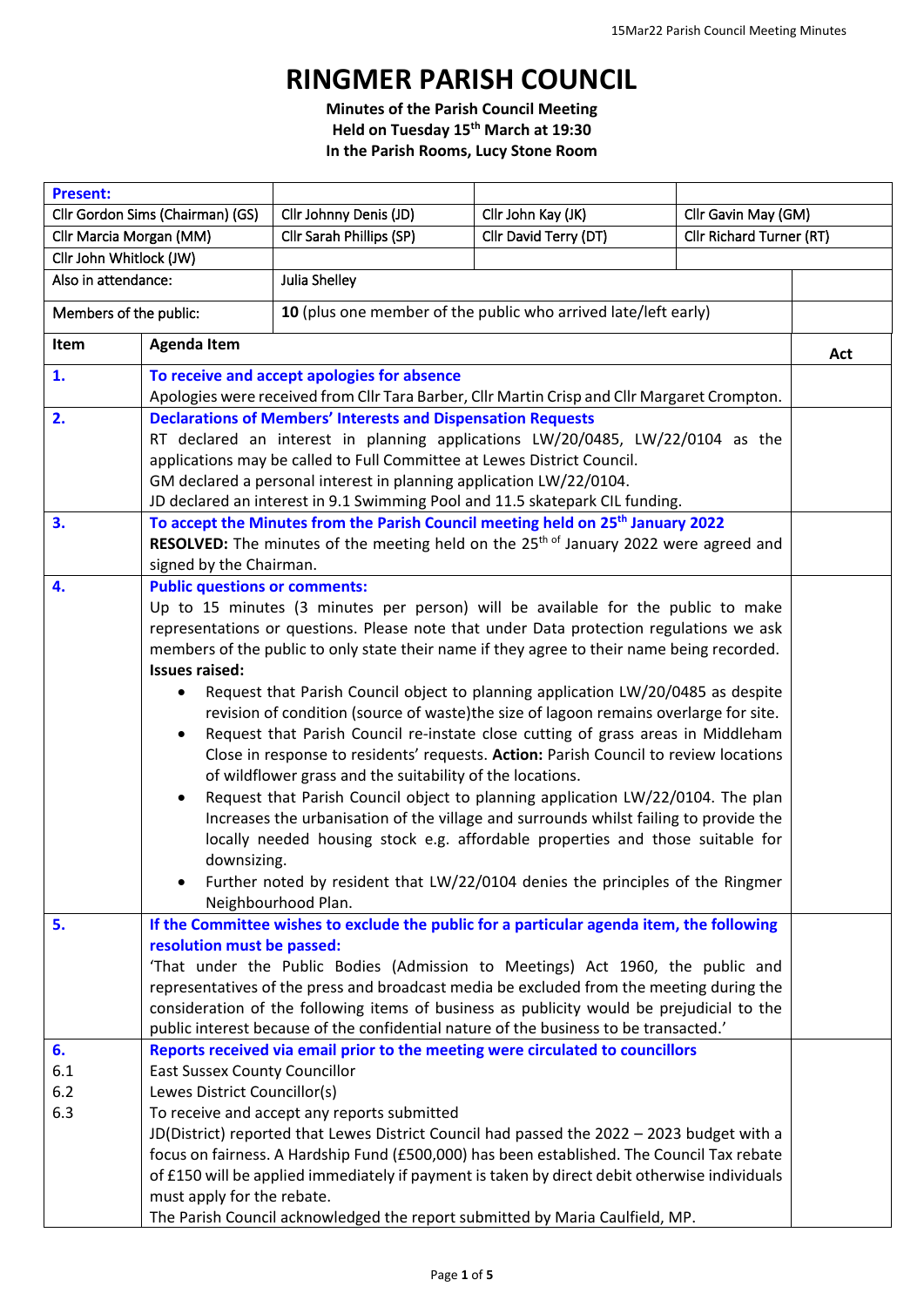| 7.   | Co-Option of Councillor - To consider any expressions of interest in accordance with Parish                                                                     |  |
|------|-----------------------------------------------------------------------------------------------------------------------------------------------------------------|--|
|      | <b>Council's Standing Orders</b>                                                                                                                                |  |
|      | No expressions of interest have been received.                                                                                                                  |  |
| 8.   | <b>Planning Matters: To consider responses to Planning Applications</b>                                                                                         |  |
| 8.1  | LW/20/0485 - Upper Lodge Farm, The Broyle, Ringmer, East Sussex, BN8 5AP                                                                                        |  |
|      | Amended scheme - Replacement of existing farmyard manure store with an upgraded                                                                                 |  |
|      | facility, repair and upgrade of existing slurry lagoon and associated earth engineering works.                                                                  |  |
|      | NB. Slurry lagoon reduced in size.                                                                                                                              |  |
|      | RESOLVED: Parish Council Decision - Objects.                                                                                                                    |  |
|      | Due to increased traffic movement within village, damage to road surfaces and that the                                                                          |  |
|      | lagoon is still unnecessarily large/disproportionate for the site.                                                                                              |  |
|      | Please note RT abstained.                                                                                                                                       |  |
| 8.2  | LW/21/0935 - Caburn Field, Anchor Field, Ringmer, East Sussex                                                                                                   |  |
|      | Discharge of Condition 23 (design surface water flow) relating to planning approval                                                                             |  |
|      | LW/18/0808 (amended details to previous approval)                                                                                                               |  |
|      | RESOLVED: Parish Council Decision - No comment on application.                                                                                                  |  |
|      | RT reviewed the application on behalf of a resident.                                                                                                            |  |
| 8.3  | LW/21/0970 - Upper Broyle Farm, Broyle Lane, Ringmer, East Sussex, BN8 5AB                                                                                      |  |
|      | Extension of agricultural building                                                                                                                              |  |
|      | RESOLVED: Parish Council Decision - Supports this application.                                                                                                  |  |
|      | Please note GS abstained.                                                                                                                                       |  |
| 8.4  | LW/22/0009 - 2 Upper Broyle Farm Cottages, The Broyle, Ringmer, East Sussex, BN8 5AL                                                                            |  |
|      | Creation of crossover to access a 'B' classified road and creation of new drive                                                                                 |  |
|      | RESOLVED: Parish Council Decision - Supports this application.                                                                                                  |  |
| 8.5  | LW/22/0021 - 72 Harrisons Lane, Ringmer, East Sussex, BN8 5LJ                                                                                                   |  |
|      | Single storey side extension with crown roof                                                                                                                    |  |
|      | RESOLVED: Parish Council Decision - No comment on application.                                                                                                  |  |
| 8.6  | LW/22/0023 - 10 Mill Path, Ringmer, East Sussex, BN8 5JH                                                                                                        |  |
|      | First floor crown roof rear extension with 2no. rear windows and side facing dormer                                                                             |  |
|      | RESOLVED: Parish Council Decision - Supports this application.                                                                                                  |  |
|      | The Parish Council appreciates the retention of the building as a two bedroom property.                                                                         |  |
| 8.7  | LW/22/0024 - 9 Mill Path, Ringmer, East Sussex, BN8 5JH                                                                                                         |  |
|      | First floor rear extension and side facing segmental dormer and 3no. rooflights on the side<br>plane of the roof and 2no. rooflights to front plane of the roof |  |
|      | RESOLVED: Parish Council Decision - Supports this application subject to 8.3 of the                                                                             |  |
|      | Ringmer Neighbourhood Plan.                                                                                                                                     |  |
| 8.8  | LW/22/0030 - 29 Mill Mead, Ringmer, East Sussex, BN8 5JG                                                                                                        |  |
|      | Non-material amendment of application LW/21/0517 for the installation of 1no rear                                                                               |  |
|      | dormer instead of 2no rear dormers                                                                                                                              |  |
|      | RESOLVED: Parish Council Decision - No comment on application.                                                                                                  |  |
| 8.9  | LW/22/0077 - The Stables, The Holdings, Old Uckfield Road, Ringmer, East Sussex, BN8                                                                            |  |
|      | 5RY                                                                                                                                                             |  |
|      | Single storey rear extension with pitched roof and creation of rear dormer                                                                                      |  |
|      | RESOLVED: Parish Council Decision - Supports this application.                                                                                                  |  |
| 8.10 | LW/22/0078 - 31 Harvard Road, Ringmer, East Sussex, BN8 5HH                                                                                                     |  |
|      | First floor side extension                                                                                                                                      |  |
|      | RESOLVED: Parish Council Decision - Supports this application subject to 8.3 of the                                                                             |  |
|      | Ringmer Neighbourhood Plan.                                                                                                                                     |  |
| 8.11 | LW/22/0104 - Land South of Lewes Road and Laughton Road, Chamberlaines Lane,                                                                                    |  |
|      | <b>Ringmer, East Sussex</b>                                                                                                                                     |  |
|      | Outline planning application with all matters reserves for up to 68 residential units. During                                                                   |  |
|      | detailed discussion of the application Cllr. Kay declared that were this application                                                                            |  |
|      | successful, he would take it to Judicial Review.                                                                                                                |  |
|      | RESOLVED: Object Parish Council Decision - Objects.                                                                                                             |  |
|      | On the same grounds as before and that the community asset donation has been removed.                                                                           |  |
|      | Please note the vote was 5 councillors in favour, 2 councillors abstained and 2 councillors                                                                     |  |
|      | had previously declared an interest.                                                                                                                            |  |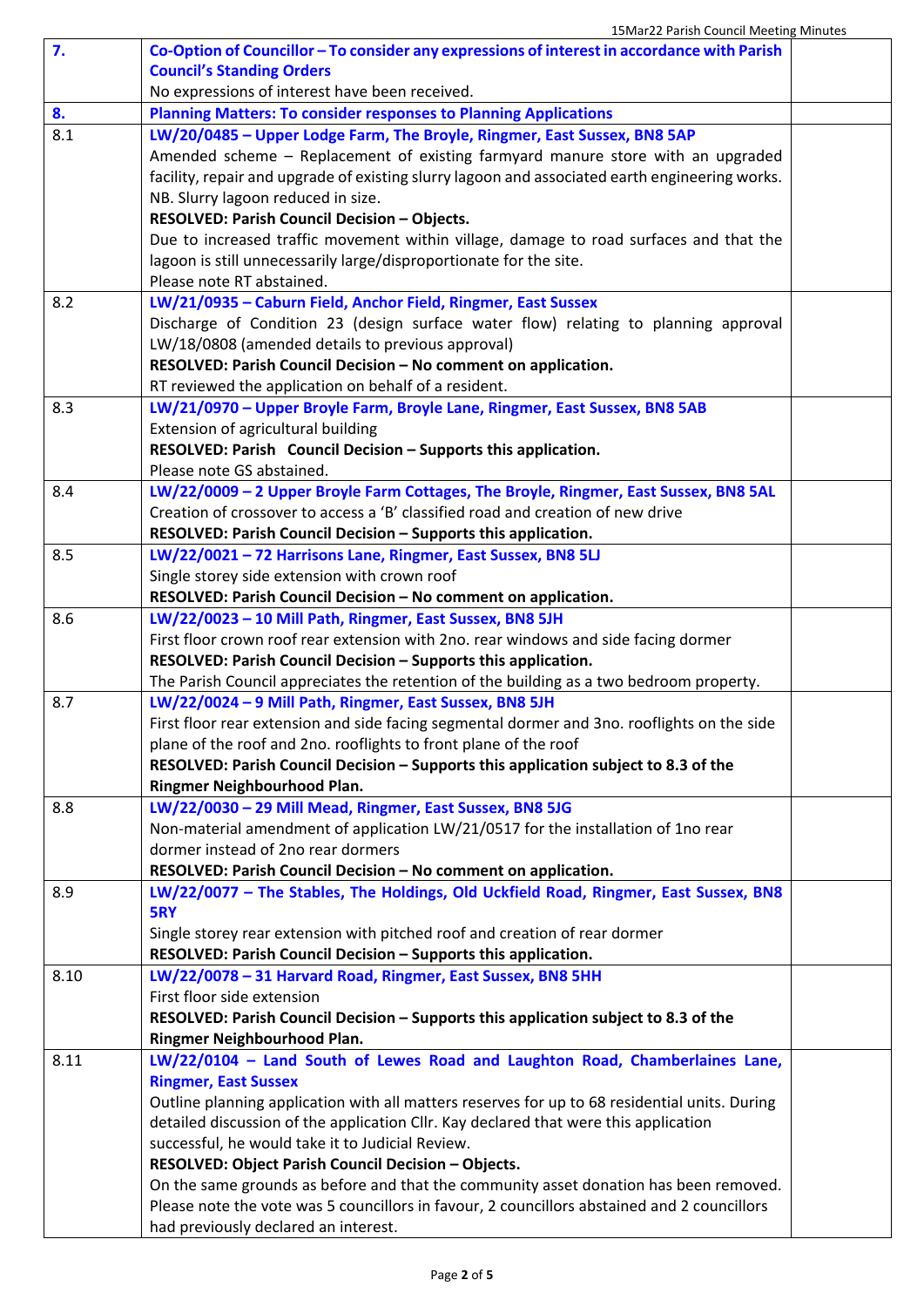|      | 15Mar22 Parish Council Meeting Minutes                                                                      |            |
|------|-------------------------------------------------------------------------------------------------------------|------------|
| 8.12 | LW/22/0112 - Old Ship, Uckfield Road, Ringmer, East Sussex, BN8 5RP                                         |            |
|      | Widening of opening in an existing internal wall                                                            |            |
|      | RESOLVED: Parish Council Decision - Supports this application.                                              |            |
| 8.13 | LW/22/0161 11 Elphick Road, Ringmer, East Sussex, BN8 5PR                                                   |            |
|      | Single-storey rear extension.                                                                               |            |
|      | RESOLVED: Parish Council Decision - Supports this application.                                              |            |
| 8.14 | <b>Planning Matters: Decisions</b>                                                                          |            |
|      | LW/21/0335 - Red Barn Farm, Harveys Lane, Ringmer, East Sussex, BN8 5AE - Approved                          |            |
|      | LW/21/0393 - Broyle Mill Farm, The Broyle, Ringmer, East Sussex, BN8 5AR - Refused                          |            |
|      | LW/21/0565 - The Cheyney Field, Lewes Road, Ringmer, East Sussex - Approved                                 |            |
|      | LW/21/0628 - 48 Ballard Drive, Ringmer, East Sussex, BN8 5NU - Approved                                     |            |
|      | LW/21/0757 - Pear Trees, Rushey Green, Ringmer, East Sussex, BN8 5JB - Approved                             |            |
|      | LW/21/0891 - Mays Farm, Norlington Lane, Ringmer, East Sussex, BN8 5SG - Approved                           |            |
|      | LW/21/0919 - JWR Tyres, Oak Trees, The Broyle, Ringmer, East Sussex, BN8 6PH - Approved                     |            |
|      | LW/21/0955 - 11 Elphick Road, Ringmer, East Sussex, BN8 5PR - Refused                                       |            |
|      | LW/21/0961-3 Peartree Cottages, Lewes Road, Ringmer, East Sussex, BN8 5EU-Approved                          |            |
|      | LW/21/0983 - Sunnybrae, Broyle Lane, Ringmer, East Sussex, BN8 5PQ - Approved                               |            |
|      | LW/22/0030 - 29 Mill Mead, Ringmer, East Sussex, BN8 5JG - Approved                                         |            |
| 9.   | <b>Governance Matters</b>                                                                                   |            |
| 9.1  | Swimming Pool - To receive an update on Pauline Young's (ESCC) response to our expression                   |            |
|      | of interest.                                                                                                |            |
|      | JD confirmed that the expression of interest has been received from ESCC and the swimming                   |            |
|      | pool group have two weeks to respond with further information and a more detailed                           |            |
|      | business case. Residents can register their support via ringmercommunitypool@gmail.com.                     |            |
| 9.2  | To receive an update on combining the Strategic Plan Working Group (SPWG) and the                           |            |
|      | Communications Working Group (CWG).                                                                         |            |
|      | No update available. Carried forward.                                                                       |            |
| 9.3  | To receive an update on RPC Assets of Community Value. In discussion Anchor Inn,                            |            |
|      | Fingerpost Field, Ringmer Swimming Pool, Anchor Field and Car Park.                                         |            |
|      | No update available. Carried forward.                                                                       |            |
| 10.  | <b>Highways Matters</b>                                                                                     |            |
|      | To receive an update.                                                                                       |            |
|      | No update received.                                                                                         |            |
| 11.  | <b>Open Spaces and Related Matters</b>                                                                      |            |
| 11.1 | To receive an update on the Parish Council's Assets Survey and bin audit.                                   |            |
|      | ACTION: All councillors to provide details of bin audit to GM.                                              |            |
|      | The Parish Council would like to record their thanks to Liz Owen for her help with this project.            | <b>ALL</b> |
| 11.2 | To receive an update on the Bus Shelter at The Cock Inn.                                                    |            |
|      | ESCC Highways inspected the site with JK and SP, however concerns about both disabled                       |            |
|      | access and road crossing safety meant that plans for the bus shelter could not be progressed.               |            |
|      | ESCC Highways are looking at alternative options.                                                           |            |
| 11.3 | Skatepark - To receive an update on asking LDC to gift Fingerpost Field.                                    |            |
|      | LDC are unwilling to gift Fingerpost Field to the Parish Council but will lease the land. A lease           |            |
|      | document will be supplied in the next 4-6 weeks.                                                            |            |
| 11.4 | <b>Skatepark</b> – To receive an update from the two meetings with Bendcrete (21 <sup>st</sup> February and |            |
|      | 7 <sup>th</sup> March 2022).                                                                                |            |
|      | GM reported that the technical pack for the planning application has been supplied along                    |            |
|      | with a firm price. Consultation documents will be provided to neighbours. GM will review                    |            |
|      | costs and prepare a CIL grant request. GM recorded his thanks to SP and GS for their help                   |            |
|      | and support with the Skatepark project.                                                                     | <b>GM</b>  |
| 11.5 | Skatepark - To ratify a decision to submit an expression of interest for LDC CIL funding                    |            |
|      | current round. The expectation is that a CIL grant of circa £75,000 will be requested.                      |            |
|      | RESOLVED: The Parish Council agreed to ratify the decision.                                                 |            |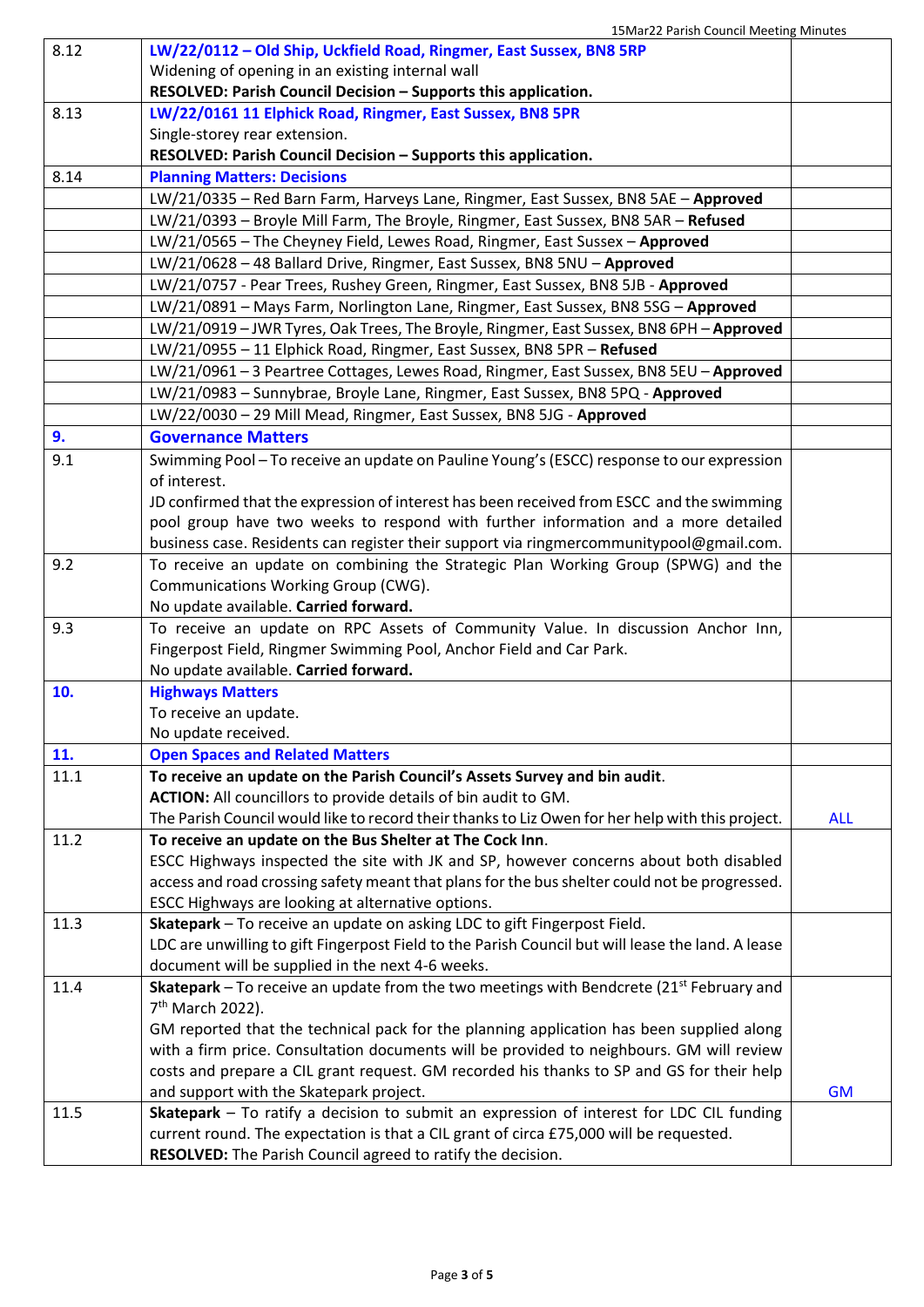| 11.6 | Village Green Play Area - To receive an update from the on-site meeting with KOMPAN on                                          |                |
|------|---------------------------------------------------------------------------------------------------------------------------------|----------------|
|      | Thursday 26 <sup>th</sup> January 2022.                                                                                         |                |
|      | At the KOMPLAN meeting it was agreed to improve the area under Captain Mainwearing as                                           |                |
|      | part of the refurbishment (additional cost). The work will commence during May 2022 and                                         |                |
|      | take approximately one month.                                                                                                   |                |
|      | ACTION: Communicate closure to community via newsletter, Facebook, posters at the<br>playground and via primary school.         | <b>OFFICE</b>  |
| 11.7 | Grounds Maintenance and "In Bloom" application - to receive an update from meeting                                              |                |
|      | held on 7 <sup>th</sup> February 2022.                                                                                          |                |
|      | GM reported on a meeting with the contractor Tony Read, the plans for changing mowing                                           |                |
|      | criteria and increasing the number of cuts for Fingerpost Field will impact on the contract                                     |                |
|      | costs. The changes in contract will be taken to the Finance and Office Committee Meeting                                        |                |
|      | for discussion.                                                                                                                 | <b>O&amp;F</b> |
|      | ACTION: The Parish Council is aware of concerns about the locations and development of                                          |                |
|      | the wildflower swathes so will review the locations in line with the correspondence received.                                   |                |
|      | It was agreed that the approach should be measured listening to concerns and the plan                                           |                |
|      | negotiated and revised as necessary.                                                                                            |                |
|      | In Bloom application. No update available.                                                                                      |                |
| 12.  | <b>Communications Matters:</b>                                                                                                  |                |
| 12.1 | To receive an update on RPC Newsletter                                                                                          |                |
|      | This to be progressed based on template provided by Clerk.                                                                      | <b>OFFICE</b>  |
| 13.  | <b>Finance Matters:</b>                                                                                                         |                |
|      | JK requested confirmation that Light Source is the solar farm.                                                                  |                |
|      | GS confirmed that this is two years of annual community fund payment.                                                           |                |
|      | It was agreed to delegate authority to the Finance and Office Committee for decisions on                                        |                |
|      | any CIL Applications and Grant Applications. The Finance and Office Committee will report<br>back to the Full Parish Council.   | <b>O&amp;F</b> |
| 13.1 | To receive the latest Financial Reports                                                                                         |                |
|      | Approved.                                                                                                                       |                |
| 13.2 |                                                                                                                                 |                |
|      | To approve the latest bank reconciliation<br>Approved.                                                                          |                |
| 13.3 | To approve the list of payments                                                                                                 |                |
|      | Approved.                                                                                                                       |                |
| 13.4 | Update on Recovery Fund/Welcome Back Fund re. Precinct Shops                                                                    |                |
|      | GM reported that this project is proving hard to progress as suppliers appear unable                                            |                |
|      | to provide quotes before the fund closes at the end of March 2022.                                                              |                |
|      | Action: Clerk to remove from April agenda.                                                                                      |                |
| 13.5 |                                                                                                                                 | <b>CLERK</b>   |
|      | Update on location of the Parklet from the Welcome Back fund via LDC                                                            |                |
|      | Unfortunately, the Parklet required hard standing for installation and no suitable                                              |                |
|      | location could be identified.                                                                                                   |                |
| 14.  | <b>To discuss the LDC Consultation</b><br>The Parish Council approved the action to write, in co-operation with Plumpton Parish |                |
|      | Council, to Mr M Gove.                                                                                                          | <b>GS</b>      |
| 15.  | <b>Staffing Matters</b>                                                                                                         |                |
|      | The Chairman confirmed that Gail Metcalfe has tendered her resignation. The Responsible                                         |                |
|      | Financial Officer confirmed that she will stay in post whilst her help is required. It is                                       |                |
|      | suggested that two part-time posts (Clerk and Administrator) should be advertised and that                                      |                |
|      | the pay scales are reviewed.                                                                                                    | <b>GS</b>      |
| 16.  | The 2022 Hub Invitation - to decide if the Parish want to have a table                                                          |                |
|      | RESOLVED: It was agreed to take a table at the event on July 2 <sup>nd</sup> , 2022, 10 am-1pm.                                 |                |
|      | Action: Councillors to volunteer for a session on the day.                                                                      | <b>ALL</b>     |
| 17.  | Update on water pipe leak at allotments                                                                                         |                |
|      | The contractor has not yet completed the repair. It was agreed to seek another contractor                                       |                |
|      | if the work is not completed by Wednesday 23rd March 2022.                                                                      | <b>OFFICE</b>  |